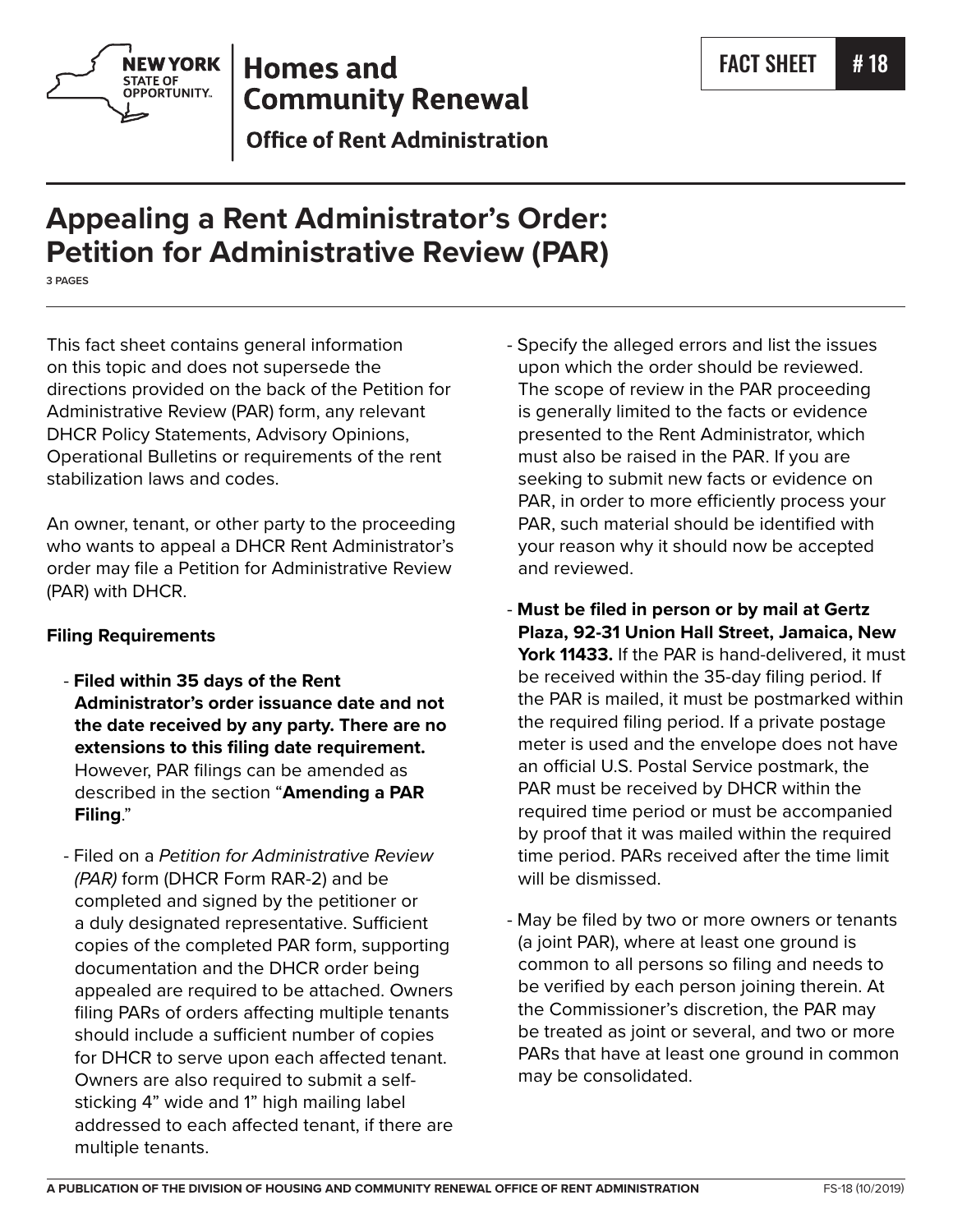#### **Processing a PAR**

- Upon the receipt of the PAR, DHCR examines it to determine if it is going to be accepted, rejected or dismissed.
- If the PAR submission is procedurally defective, it will result in the issuance of a rejection order which gives the party filing the appeal directions on what needs to be corrected and gives a time frame to submit a corrected and completed PAR.
- Once a PAR is accepted for filing, a copy of a completed PAR is served by DHCR on the opposing party with a form allowing each party to respond to DHCR within a specified time frame.
- DHCR may also send other responses and submissions, with an opportunity to comment, to adversely affected parties, as warranted. DHCR will then review all of the submissions, request additional information if necessary, and issue a decision in the form of a written order signed by the Deputy Commissioner.
- Depending upon the situation under review, the order may be a Grant, Grant in Part, Termination, Dismissal or a Remand to the Rent Administrator.

#### **Judicial Review**

- Once the order signed by the Deputy Commissioner is issued, it can be further appealed by either party, by filing a proceeding in court under Article 78 of the Civil Practice Law and Rules seeking judicial review of the matter. **The deadline for filing this "Article 78 proceeding" with the courts is within 60 days of the issuance date of the Deputy Commissioner's order.** A notice of petition must be served on DHCR, Counsel's Office, 641 Lexington Avenue, New York, New York 10022 and at the office of the New York State Attorney General. It is advisable to consult with an attorney in private practice before proceeding.

#### **Amending a PAR Filing**

- In general, there are two types of amendments, an amendment as of right and an amendment for good cause shown.
- A common example of an amendment as of right is when the petitioner has filed a records access request/FOIL to review the Rent Administrator case file, while the 35-day time limit to file the PAR is running. In this situation, the PAR must be filed within the 35-day time limit and should include a statement that a records access request/FOIL is pending, and further state that once the file has been reviewed, an amended submission will be submitted to DHCR. A copy of the records access request/FOIL should be attached to the PAR.
- Common examples of good cause shown include the hiring of an attorney after the initial PAR filing, to correct mistakes or newly discovered evidence that could not have been reasonably offered earlier. This type of amendment must be made in writing to the PAR Director.
- If a party requests an extension of time to submit an answer, it must be made in writing and specify why the extension is being requested.
- **For a more detailed discussion of this topic, please refer to DHCR Advisory Opinion 92-1, Amendments, Supplements, Extensions and Refiling of PAR's.**

#### **Effects of a PAR Filing on Rents Adjusted/ Established in Rent Administrator Orders**

- In general, a PAR filing (that is not rejected by DHCR) has the effect of placing a stay (freeze) on the retroactive (past) portion of the rent adjustment but not on the prospective (going forward) portion.